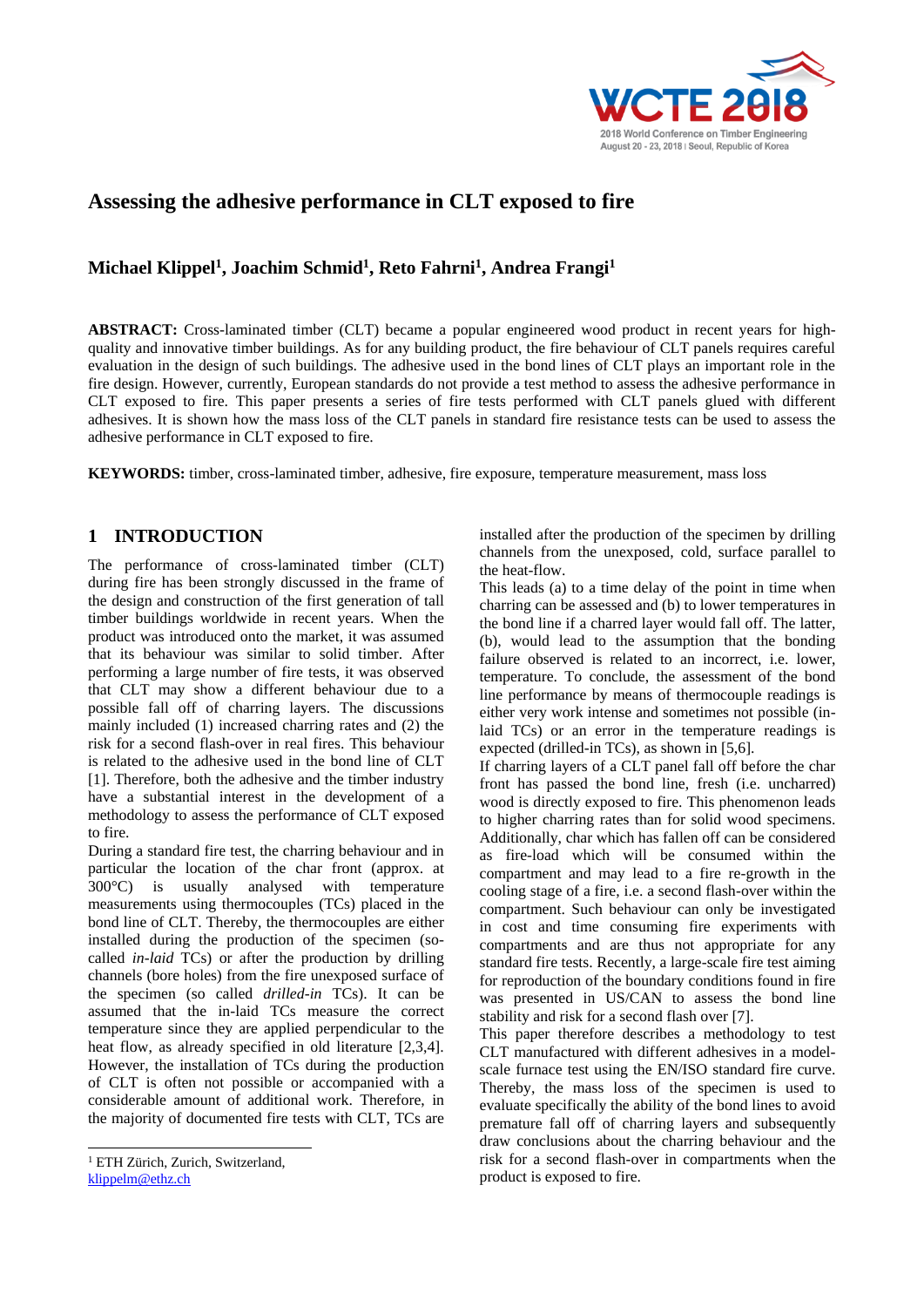### **2 CHARRING BEHAVIOUR OF CLT**

A large amount of fire tests on single CLT wall and floor elements have been performed in recent years [8]. In these tests, the layer thickness, the number of plies, the adhesive, the cladding for protected CLT specimens, and the support conditions have been investigated among other factors. Further, full-scale compartment fire experiments and ad-hoc testing with a radiant heat panel have been performed to analyse protected and unprotected CLT elements. Based on the performed experimental investigations, the following conclusions can be drawn for the charring behaviour of CLT elements:

- The calculation of the residual cross-section should consider the application of the CLT panel, being horizontally or vertically oriented. To determine the depth of the char layer of floor elements (horizontally), the following two boundary situations should be considered:
	- 1. If the individual charring layers of the CLT panel do not fall off (also referred to stickability, see standard series EN 13381-X [9]), the forming char layer protects the remaining CLT crosssection against heating. In this case, the CLT panel has a similar fire behaviour as solid wood.
	- 2. If fall off of the charring layers occurs (also referred to loss of stickability), the fire protective function provided by the charcoal is lost. After a charred layer has fallen off, an increased charring rate is expected. This phenomenon is similar to the increased charring observed for protected timber surfaces after failure of the fire protective cladding (lining) and can be considered using a double charring rate for the following layer during the development of a 25 mm thick char layer. The calculation according to this model is called "stepped charring model" (German: *Treppenmodell*) in this paper.
- For wall elements, the effect of fall off of charring layers was less pronounced in the performed tests. However, it is recommended that unprotected loadbearing wall elements are made of at least five plies in order to ensure a robust solution. With regard to the fire resistance, a thicker outer layer is generally beneficial so that a possible fall off of charring layers would occur as late as possible.

An overview of different simplified charring models for CLT floor and wall elements is presented in [8]

Whether a fall off of charring layers occurs, depends on the adhesive used in the bond line between the boards and the layup of the CLT element (number and thickness of layers). For a fire resistance rating of 30 minutes, fall off of charring layers is not expected when the outer layer has a minimum thickness of 25 mm, as only the first layer is expected to char. For a fire resistance rating of 60 and more minutes, a clear difference in the residual cross-section is expected. However, it has to be noted that the fire resistance of a CLT element is not linearly related to the charring rate, as the charring of non-load-

bearing layers with low stiffness and strength properties has no effect on the overall load-bearing capacity.

### **3 FIRE TESTS WITH CLT**

#### **3.1 METHODS FOR FIRE TESTING**

In recent years, different types of tests and experiments (herein used if the test is not performed according to a standard) were performed to investigate the performance of CLT in a fire scenario, such as compartment tests, large-scale furnace tests, model-scale furnace tests and small-scale tests using either a Bunsen burner, an electrical oven or a radiant heat source. However, these tests have significant disadvantages, see also the characteristics in Table 1. Compartment tests or large scale furnace tests are very costly and subjected to more scatter while for small-scale tests the validity and significance of the results are to be questioned. While for furnace tests the thermal exposure, i.e. the combination of gas and radiation temperature, is similar to compartment fires with incident heat flux from zero to about 180 kW/m<sup>2</sup> after 2 hours [10], it is difficult to define for small-scale tests typically performed at ambient conditions. Further difficulties arise from the specimen size if one-dimensional heat flux cannot be achieved.

#### **3.2 TEMPERATURE MEASURMENTS DURING FIRE TESTS WITH CLT**

For the interpretation of experimental results and for conclusions about the member's response in fire, the temperature development is usually measured by means of internal thermocouples. In case of CLT, being a timber product and thus having a low conductivity, typically steep temperature gradients appear when exposed to fire [12]. Steep temperature gradients make the measurement more prone to errors, as for example a small change in the measurement position, i.e. the distance from the fire exposed surface has a considerable impact. Additionally, the heat loss due to conduction in the measurement device used may lead to a lower measured temperature and may cool down the surrounding material.

The accuracy of the temperature measurement readings of thermocouples is in general in the range of  $1 \text{ K}$ , however, the error caused by improper installation and/or choice of inappropriate thermocouple design can be in the range of several hundred K. This would result in an inaccurate estimation and late detection of any char temperature and char layer depth, leading to wrong charring rates and design models and thus to inappropriate design of CLT. Figure 1 shows commonly used options to measure the temperature during a fire test with CLT panels:

- Thermocouple wire, inlaid during the production, see Figure 2 (a)
- Thermocouple wire, drilled-in after the production, see Figure 2 (b&c)
- Thermocouple sheathed, drilled-in after the production, see Figure 2 (b&c)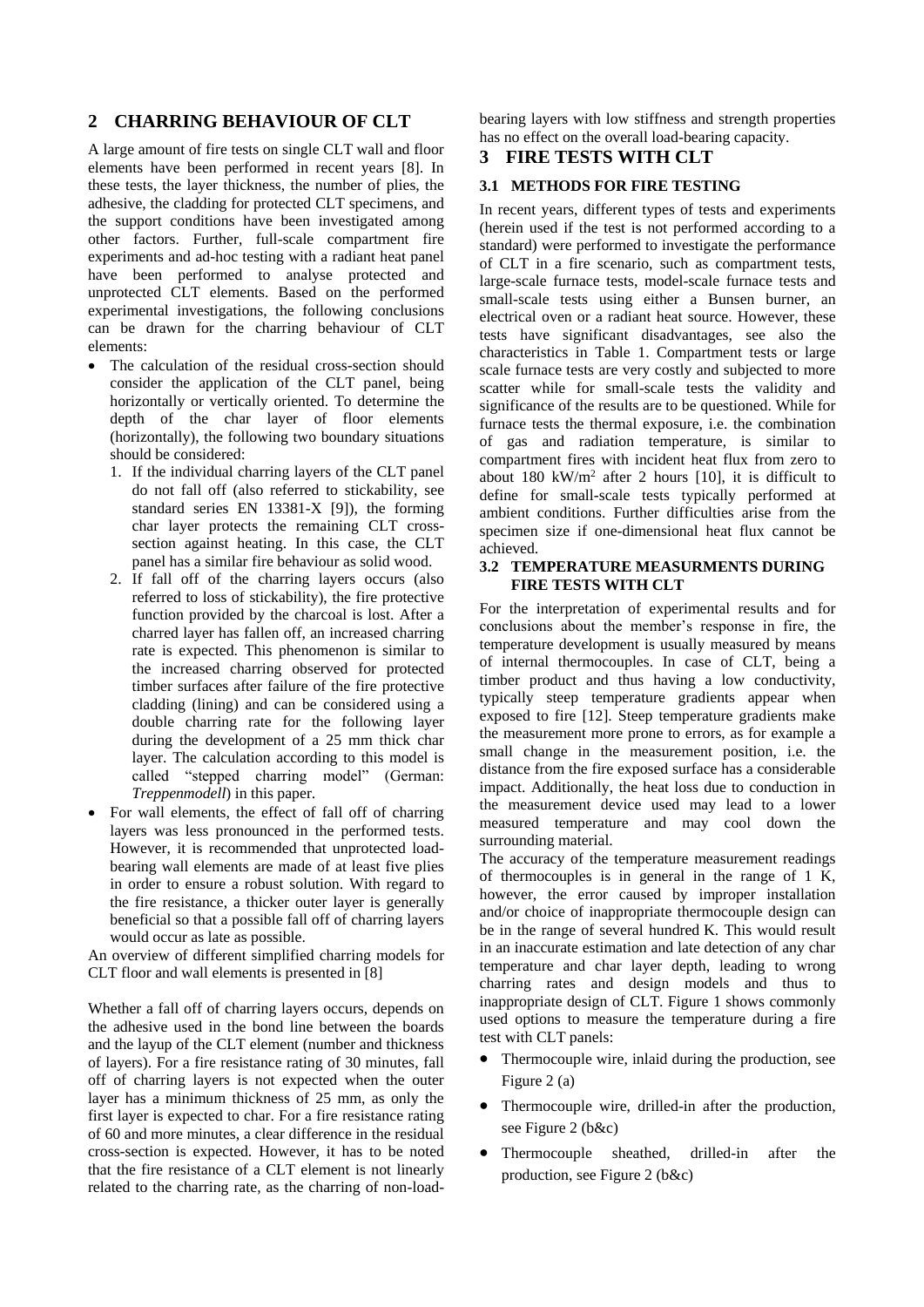

**Table 1:** Characteristics of different types of fire tests (image source: ETH Zurich)

| <b>Compartment experiment</b>          | <b>Furnace test</b>                    | <b>Radiant heat source</b>             |  |  |  |  |  |  |
|----------------------------------------|----------------------------------------|----------------------------------------|--|--|--|--|--|--|
|                                        |                                        |                                        |  |  |  |  |  |  |
| <b>Characteristics</b>                 |                                        |                                        |  |  |  |  |  |  |
| - no standard test                     | - standards available                  | - no standard test                     |  |  |  |  |  |  |
| - various experimental set-ups         | - thermal exposure controlled by plate | - various experimental set-ups         |  |  |  |  |  |  |
| available (with and without scientific | thermometer (EN/ISO)                   | available (with and without scientific |  |  |  |  |  |  |
| measurements)                          | - many default curves possible         | measurements)                          |  |  |  |  |  |  |
| - real fire exposure (significant      | - measure for comparison               | - thermal exposure difficult to        |  |  |  |  |  |  |
| scatter)                               | - no information about cooling phase   | describe                               |  |  |  |  |  |  |
| - cooling phase evaluation possible    | in standard tests                      | - good reproducibility (for            |  |  |  |  |  |  |
| - oxygen content $<$ 5% in fully       | - fire exposure similar to real fires  | incombustibles)                        |  |  |  |  |  |  |
| developed phase                        | - oxygen content $< 5\%$               | - ambient oxygen content $\approx$ 21% |  |  |  |  |  |  |
| - temperature increase depending on    | - no surface flaming for combustible   | - surface flaming for combustibles     |  |  |  |  |  |  |
| the thermal inertia of the surfaces,   | elements (low oxygen content)          | - flames represent further energy      |  |  |  |  |  |  |
| not its combustibility                 | - burner fuel consumption different    | source                                 |  |  |  |  |  |  |
| - dependent on boundary conditions     | for different furnaces and thermal     | - convection coefficient not           |  |  |  |  |  |  |
| (weather)                              | inertia of the test element            | insignificant                          |  |  |  |  |  |  |
| - complex experiments indoors          | in large-scale costly and time         | - validity and significance of results |  |  |  |  |  |  |
| - costly and time consuming            | consuming                              | limited                                |  |  |  |  |  |  |
| - low reproducibility                  |                                        | - cheap                                |  |  |  |  |  |  |
| - significant share of the total heat  |                                        |                                        |  |  |  |  |  |  |
| release by outdoor flaming             |                                        |                                        |  |  |  |  |  |  |



*Figure 1*: Different options for the thermocouple design and installation in CLT: (a) Inlaid during the production, (b) drilled-in after the production from the fire unexposed side, (c) drilled-in wires and sheathed thermocouples.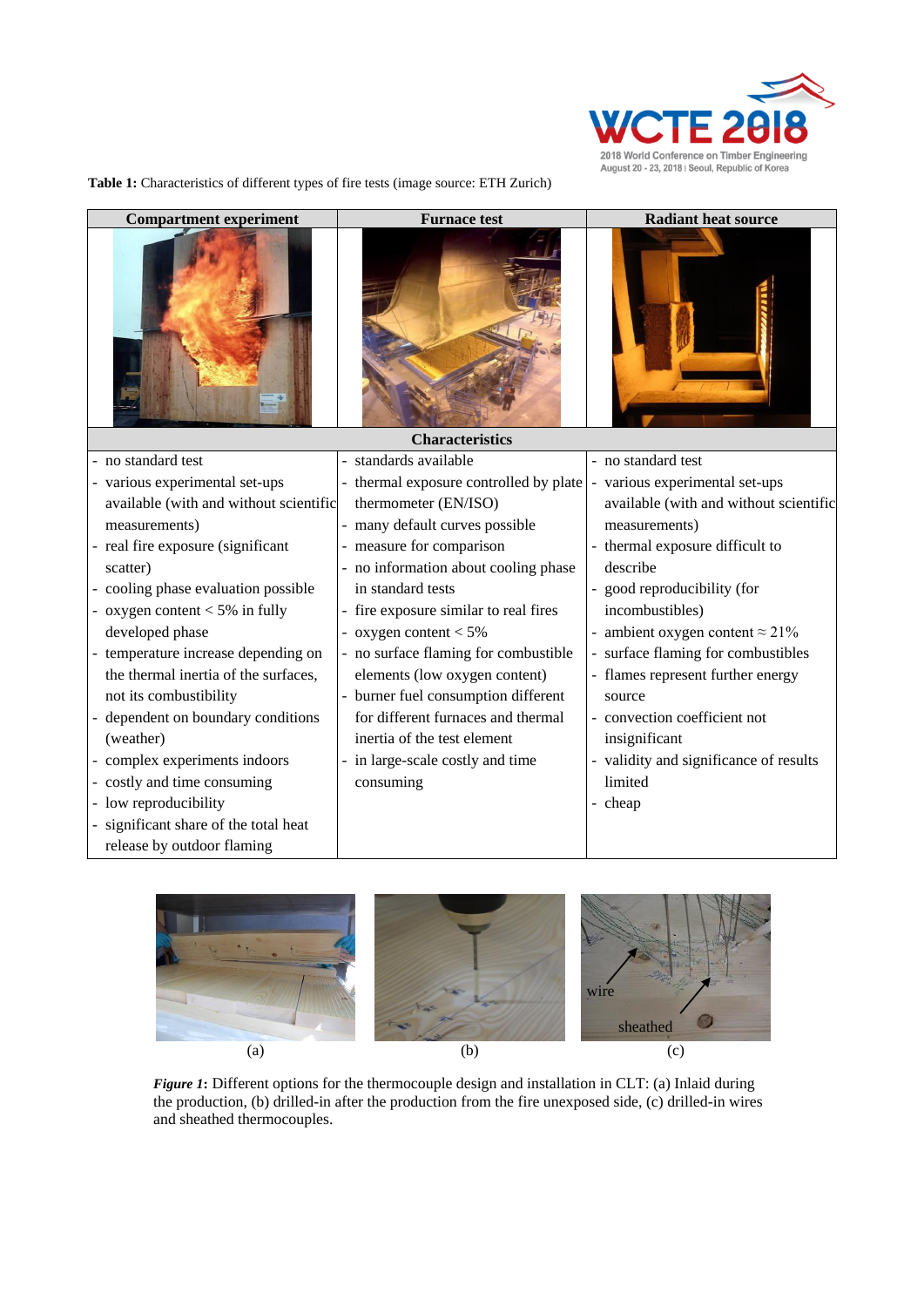Figure 2 presents the mean temperatures measured over time in different distances from the fire exposed side in one fire test performed with a horizontally orientated CLT panel tested on a model-scale furnace by ETH Zurich. The plot shows a significant temperature difference between the measurements of the inlaid wire thermocouples and the two other options for the same distance to the fire exposed surface.

In general, the temperature measurements with drilled-in thermocouples (wire and sheathed) showed up to several hundred K significant lower temperatures than the inlaid wire thermocouples at the same time of the measurement. At 25, 50 and 75 mm distance to the fire exposed surface, the 300°C isotherm (indicating the char front) was detected 6, 10 and 8 minutes, respectively, later when the thermocouples were *drilled-in* after the production in comparison to the *in-laid* thermocouples. As presented in [6,12], this difference can even reach 35 minutes in low conductive materials such as timber. A comparison of measurements using different channel diameters for sheathed thermocouples, i.e. constant channel diameter and staggered channel diameters with tight tips (equal channel diameter as sheathed thermocouple diameter), and comparison of sealed and not-sealed channels did not result in significant improvements [12]. It seems that the heat conduction in the thermocouple device when installed parallel to the heat flow in the solid is significant.

Since most of the fire tests with CLT presented in literature and also company owned fire tests with CLT used drilled-in thermocouples (simply because of ease of installation) to indicate the char development in the specimen during the fire test, many test results and also conclusions drawn from these tests are highly questionable. The correct installation and design of the thermocouples is crucial for the calculation of the char development and thus also for the evaluation of the fire performance of CLT. The authors of this paper strongly recommend to install the thermocouples along/parallel to the isotherms; in case of wire thermocouples; a minimum length of 50 mm along the isotherm should lead to correct measurements. *In-laid* wire thermocouples following this rule can be considered as the best option to measure the temperature in the crosssection exposed to fire; any other option to measure the temperature in timber members might lead to wrong evaluations and interpretations [6,12].

It can be concluded that evaluating the adhesive performance in CLT elements using temperature measurements might introduce significant measurement uncertainty and thus this type of measurement might be not appropriate to be used for the assessment of the adhesive performance in CLT elements.



*Figure 2***:** Time temperature curves for different types of thermocouple design; numbers in boxes indicate the distance to fire exposed surface.

#### **3.3 FURNACE TESTS WITH CLT AT ETH**

At ETH Zurich, nine fire tests were performed in modelscale with an approximate timber element size of  $0.8 \text{ m}^2$ . One solid timber panel (STP) and eight cross-laminatedtimber panels (CLTs) made from spruce were tested exposed to EN/ISO standard fire exposure. The reason to use STP elements was that there is no risk for failure of bond lines, i.e. fall off of layers during charring, as the joints between the beams are vertically orientated (parallel to the heat flow). Further, thermocouples can be placed easily in any requested distance to the fire exposed surface before assembling the element. For CLT elements, thermocouples were inserted during the production between the layers (in-laid TCs). The CLT specimens were manufactured with four different structural adhesives, such as 1-component polyurethane (1C-PUR) and melamine urea formaldehyde (MUF) type of adhesives.

The furnace was controlled with plate thermometers and tests lasted between 60 and 120 min. Type K thermocouples (*wire inlaid*) were used to measure the development of the charring temperature. Figure 6 bases on the measurements with the following thermocouple setup: K-w-e-0.5/2.2/in-pa, see [12]. Elements were tested at approximate 12% equilibrium moisture content. In addition to standard fire resistance tests, the mass loss of the specimens was recorded continuously with load cells during these tests, see Figure 3. Further, the specimen was weighed before and right after the fire test to check measurements of the load-cells. Measuring the mass allows the calculation of the total mass loss due to charring and fall off of charring layers.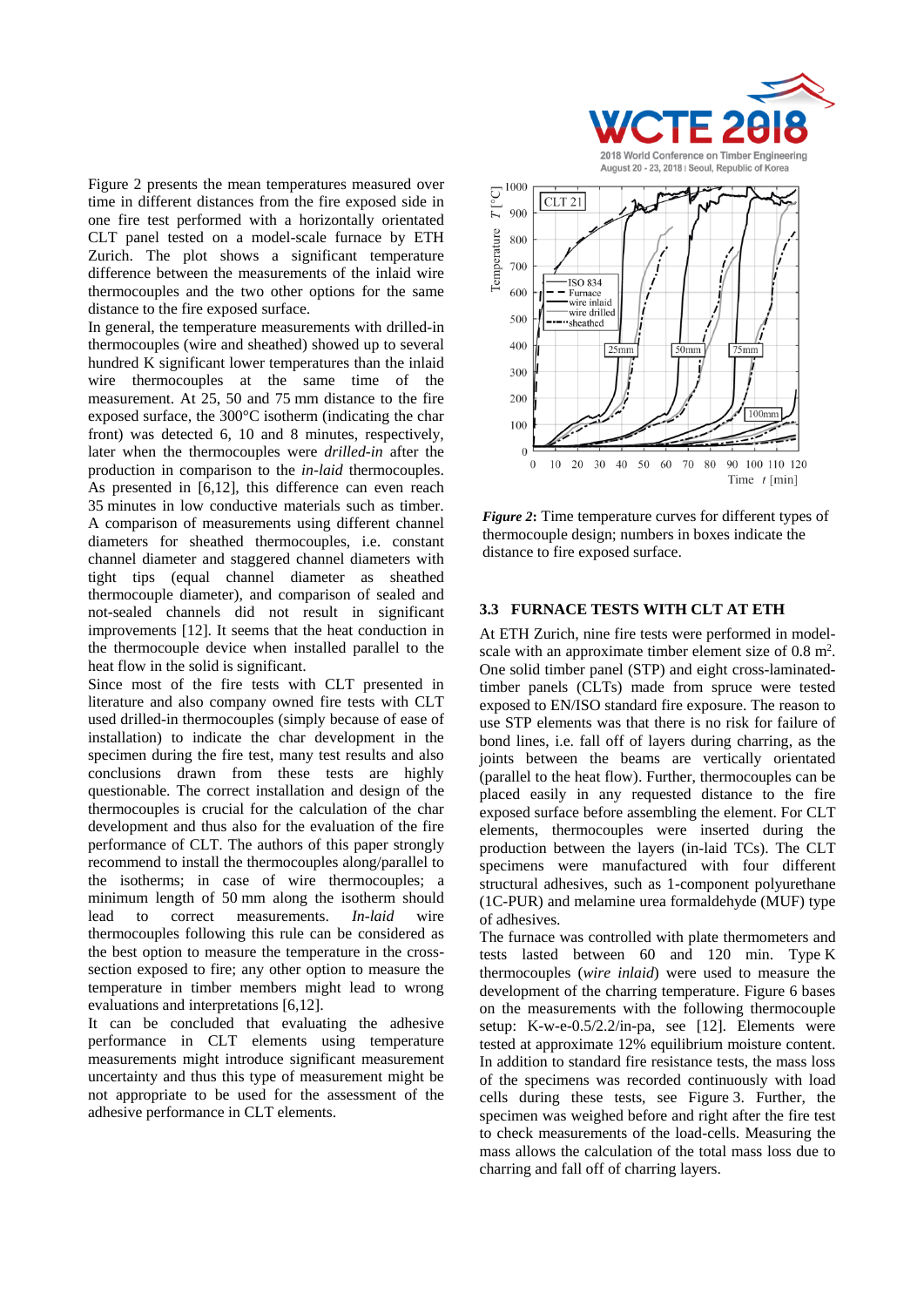

*Figure 3:* End elevation of the model scale furnace showing the hanging test specimen (details up scaled).

Results of these tests are, among others, the mass loss of the timber specimens, the temperature development in the cross-section and the residual cross-sections (total depth including the char layer and depth of virgin wood) after the test. The development of the mass loss is shown in Figure 4 exemplary for three different tests.

In the test with specimen CLT 3, fall off of charring layers was observed leading to a considerable mass loss in comparison to fire test with specimen CLT 7. The loss of significant parts of the charring layers can be observed due to the change of the graphs' slope at approximately 42 min, 65 min, 82 min and 100 min. The specimen CLT 7 was manufactured with a novel type of one-component polyurethane (1C-PUR) adhesive and showed almost the same mass loss as with a solid timber deck plate (STP), which is used as benchmark.



*Figure 4***:** Specimen mass loss continuously measured over time of fire exposure using load cells for selected tests with CLT and STP (solid timber panel).

It should be noted that specimen CLT 6 was produced with a MUF adhesive resulting in approximate the same mass loss rate as observed for the solid timber deck specimen STP, see Table 2. The mean density of the specimens tested was  $453 \text{ kg/m}^3$  with only a small deviation from this value  $(\pm 20 \text{ kg/m}^3)$ , which means that the density should have no influence on the results and interpretations presented here.

Specimen CLT 7 (PUR1, lamella thickness 35mm) and CLT 2 (PUR1, lamella thickness 25mm) showed similar charring behaviour as given in Eurocode 5 [15] (see Figure 6) and thus a charring rate of 0.65 mm/min over 120 minutes of standard fire exposure. However, although glued with the same adhesive PUR1, the observed mass loss rate was higher for specimen CLT 2 with 25mm thick lamellas than for specimen CLT 7 with 35mm thick lamellas. A possible reason could be the macroscopic shrinkage effect of char pieces (approx. mean length 40 mm) which leads to bending of the char pieces and subsequently to tension perpendicular to the bond lines. Thus, it can be concluded that the behaviour of fall off is not solitary a characteristic of the adhesive used but the adhesive and the layup of the CLT.

![](_page_4_Figure_8.jpeg)

*Figure 5***:** Development of char depth with time of fire exposure, calculated on the basis of wire *in-laid* thermocouple. Very good agreement between model (see Figure 1 and tests).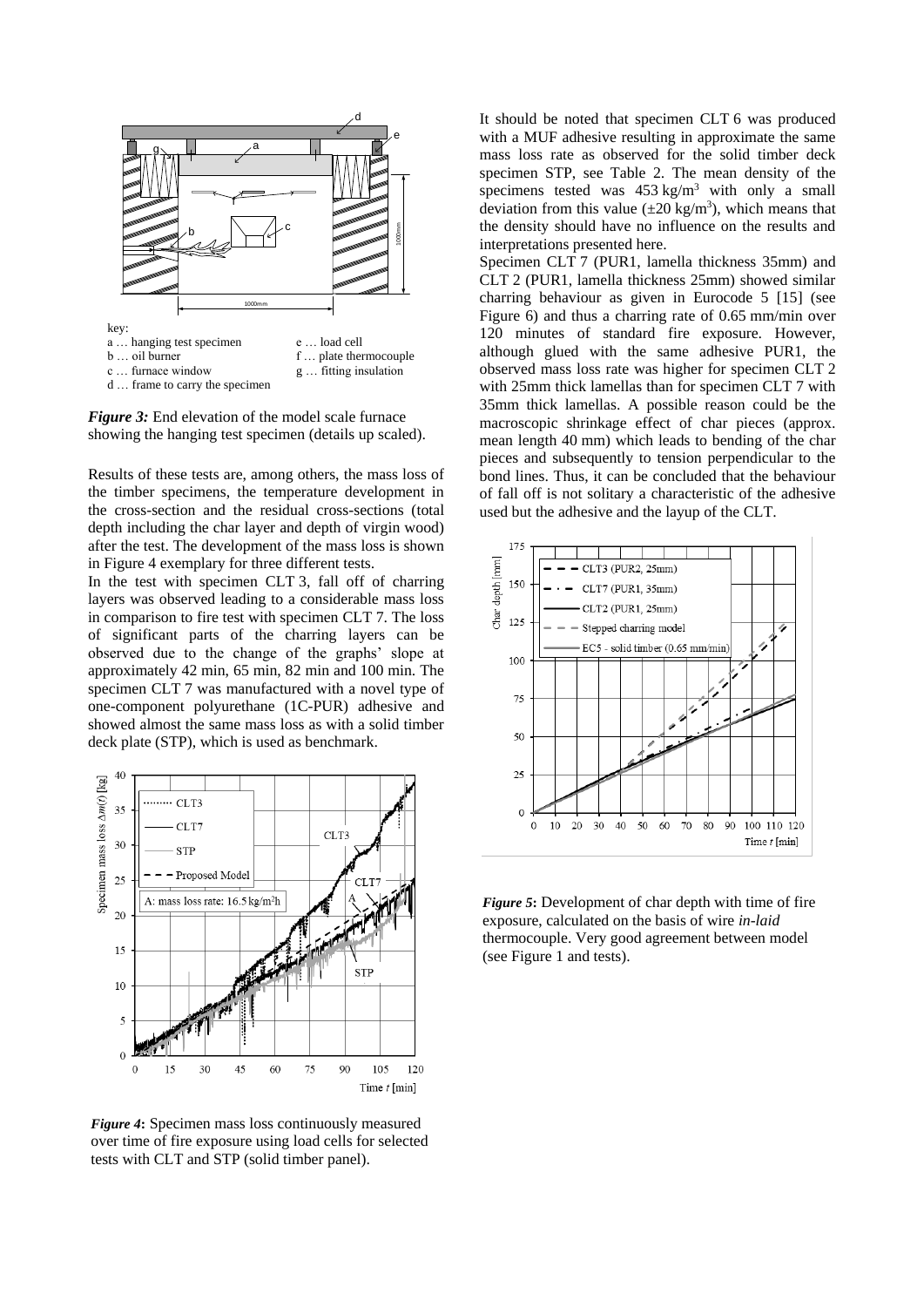**Table 2:** Mass loss overview (\* benchmark)

| Specimen name         | Adhesive <sup>1</sup>    | Layer<br>thickness       | <b>Density</b>                 | Fire<br>time   | <b>Total mass</b><br><b>loss</b> | <b>Mass loss</b><br>rate                             |           |
|-----------------------|--------------------------|--------------------------|--------------------------------|----------------|----------------------------------|------------------------------------------------------|-----------|
|                       |                          | [mm]                     | $\left[\mathrm{kg/m^3}\right]$ | [h]            | [kg]                             | $\left[\frac{\text{kg}}{\text{m}^2 \text{h}}\right]$ | $[\cdot]$ |
| CLT <sub>1</sub>      | PUR <sub>1</sub>         | 10                       | 463.5                          | 1              | 14.4                             | 18.8                                                 | 1.22      |
| CLT <sub>2</sub>      | PUR <sub>1</sub>         | 25                       | 471.4                          | 2              | 27.6                             | 18.0                                                 | 1.17      |
| CLT <sub>3</sub>      | PUR <sub>2</sub>         | 25                       | 447.5                          | 2              | 40.7                             | 26.5                                                 | 1.73      |
| CLT <sub>4</sub>      | PUR <sub>1</sub>         | 25                       | 438.7                          | 2              | 28.4                             | 18.5                                                 | 1.21      |
| CLT <sub>5</sub>      | PUR <sub>1</sub>         | 20                       | 471.0                          | 1.5            | 22.6                             | 19.6                                                 | 1.28      |
| CLT <sub>6</sub>      | <b>MUF</b>               | 25                       | 448.7                          | 2              | 23.7                             | 15.5                                                 | 1.01      |
| CLT <sub>7</sub>      | PUR <sub>1</sub>         | 35                       | 456.8                          | $\overline{c}$ | 25.3                             | 16.5                                                 | 1.07      |
| <b>CLT 21</b>         | PUR <sub>3</sub>         | 25                       | 433.0                          | 2              | 33.2                             | 21.6                                                 | 1.40      |
| Solid timber deck STP | $\overline{\phantom{a}}$ | $\overline{\phantom{a}}$ | 454.0                          | 2              | 22.4                             | 15.4                                                 | $1.00*$   |

<sup>1</sup> PUR: One-component polyurethane; PUR1 passes compartment test acc. to PRG 320-2018 [7]

MUF: Melamine-urea-formaldehyde; certified according to EN 301:2017 [13] for structural timber

#### **3.4 COMPARTMENT TESTS WITH CLT AT SwRI**

Compartment (or room) fire experiments have been performed in the past at various research institutes. Many experimental series aimed for convincing the fire brigades that extinguishing the fire in buildings made from combustible materials is not more complicated than for those made from incombustibles, e.g. [14]. More recent experiments aimed for testing other characteristics such as burn-out and behaviour of glued timber products such as CLT in more realistic fires, since a standard fire test cannot estimate the behaviour of a construction in the cooling phase. Generally, the fall off of charred lamellae of massive glued engineered products such as CLT counteract the capability to achieve burn-out, which might be required by authorities for certain buildings.

At the *Southwest Research Institute* (SwRI) in San Antonio (US), a fire performance test method for evaluating CLT adhesives was recently developed. It combines observations of experiments with a test method to allow for a better control of the test boundary conditions. During the development procedure, various fire tests have been performed with CLT floor elements (dimensions (width  $\times$  height): 2.44  $\times$  4.88 [m]) glued with different types of adhesives. 5-ply CLT elements were tested with a lamella thickness of 35 mm. The test room of the newly developed PRG 320-2018 [7] test method has the following properties, see also Figure 6:

- Interior dimensions of the test room:  $2.74 \times 5.79 \times$ 2.44 [m] (width  $\times$  length  $\times$  height)
	- Dimensions of the opening in front wall:  $0.91 \times$ 1.90 [m] (width  $\times$  height)
- Wall and floor elements are incombustible
- Gas burner controls the heat release rate profile at the centre of the ceiling, see Figure 8.

The pass/fail criteria to evaluate the fall off behaviour of charring layers leading to a second flash-over during the cooling phase, which lasts up to 4 h after the start of the burners, are as follows:

- Significant increase of room gas temperature during cooling phase
- Significant increase of measured incident radiant heat flux during cooling phase
- Occurrence of a second flashover
- Increased charring rate and char depth respectively of the CLT panel

For the evaluation presented in this paper, it is worth to note that the SwRI performed one compartment test investigating the performance of adhesive PUR1, as also tested in the ETH tests presented in chapter 3.3. In this compartment test, burn-out was observed and no second flash-over appeared, see Figure 7. Thus, the behaviour is similar to other tests with CLT glued with a MUF or a PRF (phenol-resorcinol-formaldehyde) type of adhesive. The PUR1 adhesive has been certified according to PRG 320-2018 standard for the use in load-bearing CLT elements on the North American market.

![](_page_5_Picture_17.jpeg)

*Figure 6***:** Impressions of compartment test with CLT (layer thickness 35mm) glued with PUR1 adhesive [16].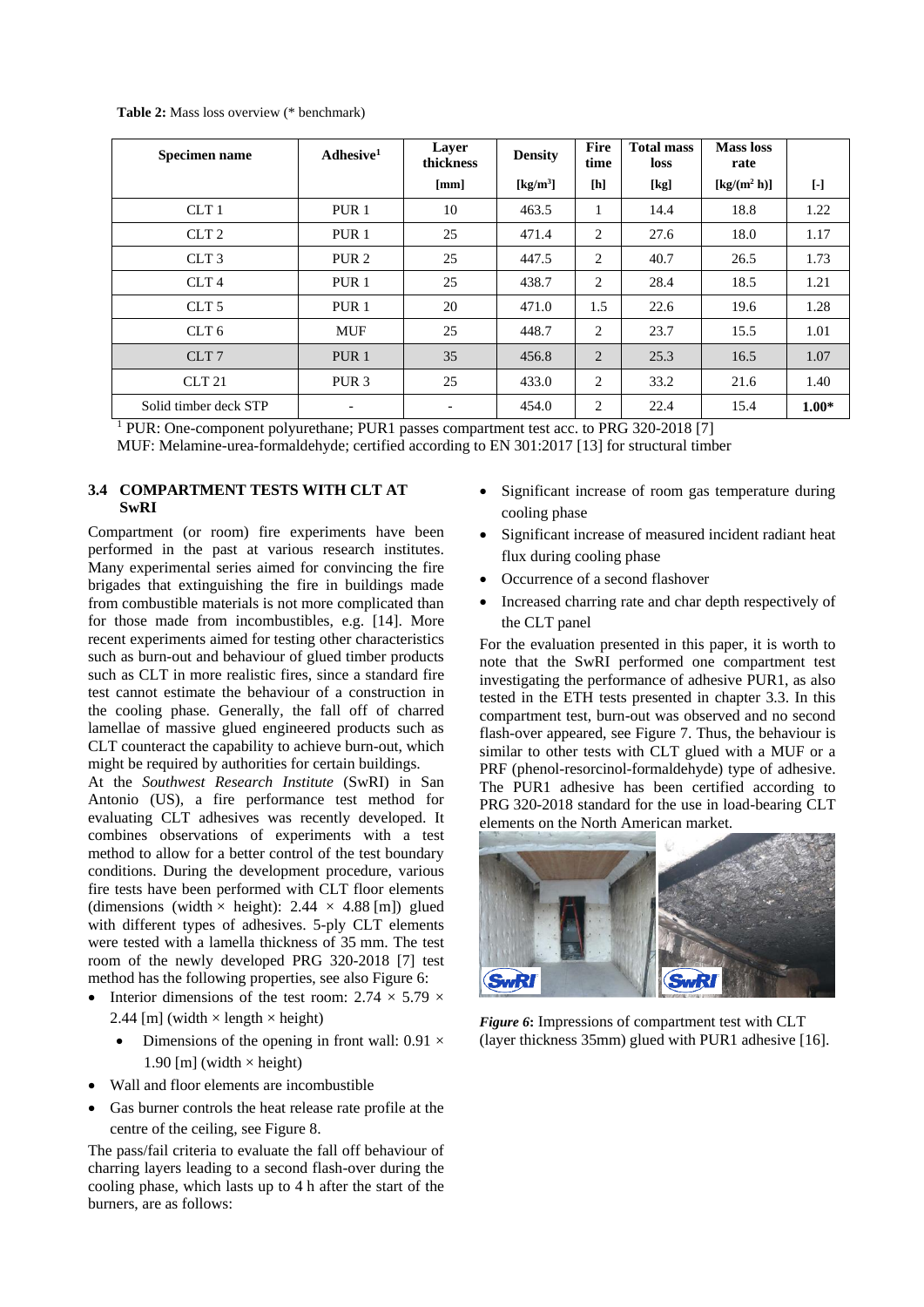![](_page_6_Figure_0.jpeg)

*Figure 7***:** Incident radiant heat flux during compartment tests with CLT glued with PUR and MUF adhesive.

![](_page_6_Figure_2.jpeg)

*Figure 8***:** Heat Release Rate profile to follow at the centre of the ceiling [16].

# **4 FIRE TEST METHOD PROPOSAL FOR CLT**

A standard test method to assess the adhesive performance in CLT exposed to fire should be reproducible and it should be possible to be performed with existing equipment by fire labs with reasonable effort and money. The installation of thermocouples in CLT has been controversy discussed, the evaluation of the performance of the bond line can be very subjective due to misleading temperature measurements resulting from crude installation of thermocouples [6,12]. It is

important to develop a robust test method that allows for a clear evaluation of the performance of CLT exposed to fire for both the charring behaviour and the behaviour in the cooling phase of a real fire. Thus, it was decided to avoid temperature measurements but use the mass loss in standard fire tests to assess the fire performance of the bond line.

The test method to assess the adhesive performance in CLT exposed to fire presented in the following bases mainly on two comparisons:

- (1) The comparison of the mass loss of a CLT product during a fire resistance test with the expected mass loss of a solid timber deck panel (STP in chapter 3.3).
- (2) The comparison of model-scale fire tests performed at ETH and the compartment test according to PRG 320-2018, as performed at SwRI.

#### **With regard to (1) the comparison of mass loss of CLT and STP in standard fire tests:**

In these tests, the mass loss of the specimens was documented after 120 minutes standard fire exposure. The mass of the CLT panel can be taken easily with e.g. a crane scale when lifting the specimen on the furnace and removing it after the test. Alternatively, the mass of the specimen can be taken with a standard scale before testing and right after the stop of the fire test and before extinguishing it. The advantages of this procedure are manifold and cover the charring of a timber specimen under variable, continuously increasing thermal exposure as in standard furnace tests (incident heat flux up to 180 kW/m<sup>2</sup> ). There is no need of extra instrumentation, e.g. thermocouples, it still offers the possibility to do loaded tests, subjective evaluation is eliminated especially with respect to visual detection of charring layer fall off and, in addition, the procedure is independent on the specimen size.

The tests performed at ETH (see chapter 3.3) showed a mass loss rate of about 15 kg/m<sup>2</sup>h for a solid timber floor element (STP) without fall off of charred parts. Analysing the charred specimen it was confirmed that no fall off of char pieces had occurred during the test; the total depth of the specimen (virgin wood depth plus char depth) was as before the fire test. Preferably, glued engineered wood products such as CLT should show the same charring behaviour as solid timber in fire. Consequently, the mass loss rate measured in the STP test should be used to define a default (maximum) mass loss rate for CLT exposed to standard fire. Taking into account the usual variability of the charring behaviour in fire tests, a maximum deviation of this mass loss rate of 10% is considered to be still acceptable, which leads to a maximum allowed mass loss of about  $16.5 \text{ kg/m}^2$ h for solid wood products. Thus, if the determined mass loss rate of CLT is below this threshold for (a to be defined time of) standard fire exposure, the charring behaviour in standard fire tests can be stated as similar to a solid timber element, for which no fall off of charred parts are expected.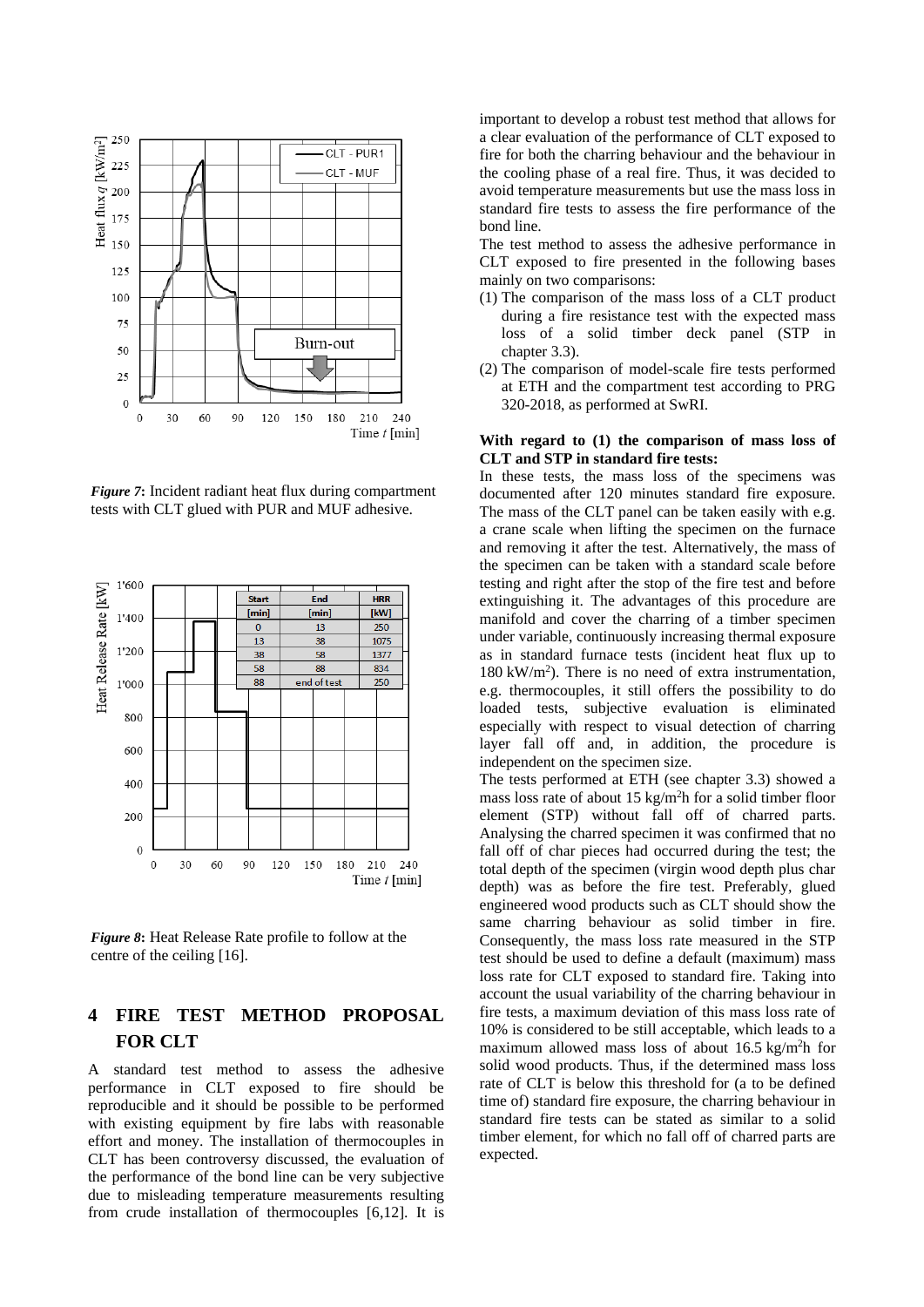#### **With regard to (2) the comparison of model-scale fire tests performed at ETH and the compartment test according to PRG 320-2018:**

In both test series a 5-ply CLT element with lamella thickness of 35 mm and glued with adhesive PUR1 was tested. This element did not show a second flash-over in the compartment test and thus burn-out was achieved. Further, the CLT panel with the same configuration resulted in a mass loss rate of 16.5 kg/m<sup>2</sup>h in a standard fire resistance test on the model-scale furnace (exposure area ca.  $0.8 \text{ m}^2$ ).

As a consequence, it can be concluded that a CLT panel tested in a (model-scale) fire resistance test furnace showing a maximum mass loss rate of  $16.5 \text{ kg/m}^2$ h exhibits burn-out in the compartment test according to PRG 320-2018.

Consequently, for the products which show less than the maximum mass loss in standard furnace tests, it is not expected that a second flashover would occur in real fires; the basic requirement for a favourable compartment burn-out would be given.

## **5 CONCLUSION AND OUTLOOK**

This paper proposes a reliable method to assess the adhesive performance of bond lines of CLT exposed to fire. This is relevant for the overall fire dynamics in general, the ability to sustain burn-out in particular and the application of calculation and simulation models, e.g. [17] for the design of fire exposed CLT. This paper shows that mass loss measurements of non-glued solid timber plates in standard fire resistance tests (mass loss rate about 15 kg/m<sup>2</sup>h), where no fall off of char pieces occur, could be used as benchmark to verify the behaviour of CLT for both (1) the charring model used in calculation of the load-bearing resistance and (2) to assess the risk of a second flash-over.

The comparison of recently presented compartment experiments and two hours model-scale standard fire resistance tests allowed the conclusion that a mass loss rate of CLT panels of maximum  $16.5 \text{ kg/m}^2$ h seems to allow for burn-out in real fires. It is content of future research to check (1) whether CLT elements with less than 35 mm lamella thickness can be covered with this approach or (2) whether this maximum mass loss threshold can further be increased to allow for burn-out in real fires.

Analysing the test results it was observed that the charring rate of the solid timber plates (STP; benchmark test) was lower than the value given in Eurocode, i.e. 0.65 mm/min, which is a mean value of charring rates observed in tests up to 90 min. CLT 2 showed a charring rate of 0.65 mm/min but a mass loss rate higher than the benchmark test including a 10% tolerance. Future research should cover this possible inconsistency and should investigate further the influence of the lamellae thickness, as it seems that the behaviour of the bond line in fire exposed timber products is not sorely based on the adhesive but also on the CLT layup.

It should be noted that the presented numbers are first indication and the database shall be enlarged with further fire tests allowing a connection of CLTs behaviour in

fire compartments and standard furnace tests. The presented proposal to assess the adhesive performance of CLT may also be used for other glued engineered wood products such as laminated veneer lumber (LVL) or glued-laminated timber. The authors of this article recommend the industry to ask fire labs to extend standard fire tests with additional mass loss measurements, since this information could be of high value and is certainly not a big effort to document.

### **ACKNOWLEDGEMENT**

The authors gratefully acknowledge the support from the Swiss Innovation Agency Innosuisse and the industry partners. Further, the ongoing support and cooperation from COST Action Group FP1404 and within the Fire Safe Use of Wood (FSUW) group is highly appreciated.

#### **REFERENCES**

- [1] Frangi A, Fontana M, Hugi E, Jöbstl R. (2009), Experimental analysis of cross-laminated timber panels in fire. Fire Saf. J. 2009; 44: 1078–1087.
- [2] William D. Brewer (1967), Effect of thermocouple wire size and configuration on internal temperature measurements in a charring Ablator. National Aeronautics and space Administration, Washington DC.
- [3] VDI/VDE 3511-5 (1994), Temperature measurement in Industry – Installation of Thermometers. Verein Deutscher Ingenieure. Düsseldorf, Germany.
- [4] James V. Beck (1962), Thermocouple Temperature Disturbances in Low Conductivity Materials. Journal of heat transfer.
- [5] Fahrni R., Schmid J., Klippel M, Frangi A. (2018), Temperature measurements in timber members for experimental fire testing. Fire and Materials, Paper submitted.
- [6] Fahrni, R., Schmid, J., Klippel, M, Frangi, A. (2018), Investigation of different designs and installations of temperature measurements in wood as low conductive materials, Conference Structures in Fire SIF'18, Belfast, 2018.
- [7] ANSI/APA PRG 320-2018, Standard for Performance-Rated Cross-Laminated Timber. American national standard. ANSI / ARPA 2018.
- [8] Klippel M., Schmid J. (2017) Design of Cross-Laminated Timber in Fire, Structural Engineering International, 27:2, 224-230, DOI: 10.2749/101686617X14881932436096
- [9] EN 13381-7: Test methods for determining the contribution to the fire resistance of structural members - Part 7: Applied protection to timber members, CEN European Committee for Standardisation, 2003.
- [10] Schmid J., Brandon D., Werther N., Klippel M. (2018), Technical note - Thermal exposure of wood in standard fire resistance tests. Fire Safety Journal. https://doi.org/10.1016/j.firesaf.2018.02.002
- [11] ISO 834-1:1999, Fire Resistance Tests Elements of Building Construction - Part 1: General Requirements. International Organization for Standardization, Geneva, 1999.